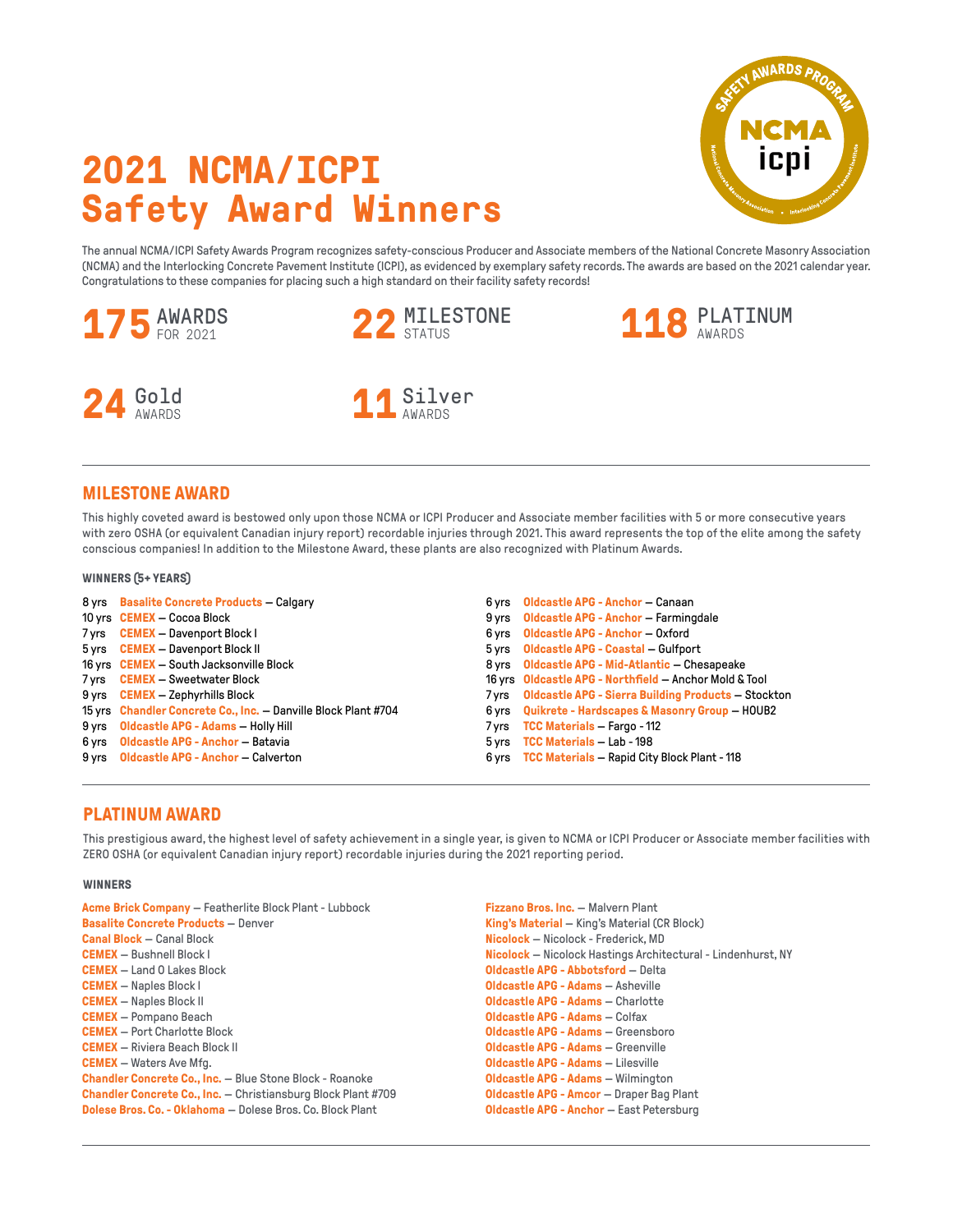# **PLATINUM AWARD** (CONTINUED)

**Oldcastle APG - Anchor** — Easton **Oldcastle APG - Anchor** — Emigsville **Oldcastle APG - Anchor** — Fishers **Oldcastle APG - Anchor** — Fredonia **Oldcastle APG - Anchor** — Lyndhurst **Oldcastle APG - Anchor** — West Lebanon **Oldcastle APG - Coastal** — Jacksonville Hardscape **Oldcastle APG - Coastal** — Lehigh Acres **Oldcastle APG - Coastal** — Orlando **Oldcastle APG - Coastal** — Pensacola Dry Mix **Oldcastle APG - Coastal** — Pompano Dry Mix **Oldcastle APG - Coastal** — Tampa Dry Mix **Oldcastle APG - Coastal** — Theodore **Oldcastle APG - Coastal** — West Palm Beach **Oldcastle APG - CPM** — Frederickson **Oldcastle APG - CPM** — Kent **Oldcastle APG - CPM** — Pasco **Oldcastle APG - GMS** — Pelham **Oldcastle APG - GMS** — Conley **Oldcastle APG - GMS** — Jonesboro **Oldcastle APG - GMS** — Cartersville **Oldcastle APG - GMS** — Lawrenceville Distribution **Oldcastle APG - GMS** — Macon **Oldcastle APG - GMS** — Lawrenceville Mfg. **Oldcastle APG - GMS** — Clarksville **Oldcastle APG - GMS** — Rockwood **Oldcastle APG - Expocrete** — Edmonton **Oldcastle APG - Expocrete** — Winnipeg **Oldcastle APG - Jewell** — Austin **Oldcastle APG - Jewell** — Brittmoore **Oldcastle APG - Jewell** — Dallas **Oldcastle APG - Jewell** — Frisco **Oldcastle APG - Jewell** — Keller **Oldcastle APG - Jewell** — Marble Falls **Oldcastle APG - Jewell** — North Garden

**Oldcastle APG - Jewell** — Rosenberg **Oldcastle APG - Jewell** — Waco **Oldcastle APG - Jewell** — West Hardy **Oldcastle APG - Mid-Atlantic** — Crofton **Oldcastle APG - Mid-Atlantic** — Milford **Oldcastle APG - Mid-Atlantic** — Winchester **Oldcastle APG - Northfield** — Forest View **Oldcastle APG - Northfield** — Franklin Park **Oldcastle APG - Northfield** — Mundeleine **Oldcastle APG - Northfield** — Shakopee **Oldcastle APG - Northfield** — Sheffield **Oldcastle APG - Northfield** — West Des Moines **Oldcastle APG - Sierra Building Products** — Fontana **Oldcastle APG - Superlite** — Gilbert **Oldcastle APG - Superlite** — Tucson **Oldcastle APG - Superlite** — Western **Quikrete - Hardscapes & Masonry Group** — BWIP **Quikrete - Hardscapes & Masonry Group** — CLTP **Quikrete - Hardscapes & Masonry Group** — PHXB **TCC Materials** — Annandale - 139 **TCC Materials** — Alexandria - 143 **TCC Materials** — Becker Shop - 135 **TCC Materials** — Braselton - 126 **TCC Materials** — Fergus Falls - 144 **TCC Materials** — Kansas City - 127 **TCC Materials** — Medford Block Plant - 134 **TCC Materials** — New London - 141 **TCC Materials** — Omaha - 110 **TCC Materials** — Rapid City Bag Plant - 117 **TCC Materials** — Rosemount - 120 **TCC Materials** — Sioux Falls - 102 **TCC Materials** — St. Joseph Precast - 133 **TCC Materials** — Waite Park - 140

## **GOLD AWARD**

This award is for a DART rate\* greater than zero but no greater than one AND an incidence rate\* no greater than two with respect to reportable injuries to hours worked.

### **WINNERS**

**ACM Chemistries** — ACM Chemistries **Acme Brick Company** — Featherlite Block Plant - El Paso **Basalite Concrete Products** — Fort Lupton **Basalite Concrete Products** — Selma **Basalite Concrete Products** — Sparks **Consumers Concrete Corporation** — Kalamazoo Block Plant & Mfg Store **Consumers Concrete Corporation** — Wyoming Block Plant & Mfg Store **King's Material** — Midland Concrete Products (Hiawatha) **MERTS, LLC** — MERTS, LLC **Nitterhouse Masonry Products** — Nitterhouse Masonry Products **Oldcastle APG - Abbotsford** — Abbotsford **Oldcastle APG - CPM** — Portland

**Oldcastle APG - CPM** — Spokane Valley **Oldcastle APG - Expocrete** — Acheson **Oldcastle APG - Expocrete** — Balzac **Oldcastle APG - Expocrete** — Richmond **Oldcastle APG - Mid-Atlantic** — Richmond **Oldcastle APG - Northfield** — Indianapolis **Oldcastle APG - Northfield** — Morris **ProVia** — Sugarcreek **TCC Materials** — Medford - 116 **TCC Materials** — Roberts Concrete - 111 **TCC Materials** — Vinton - 107 **Texas Building Products** — Texas Building Products